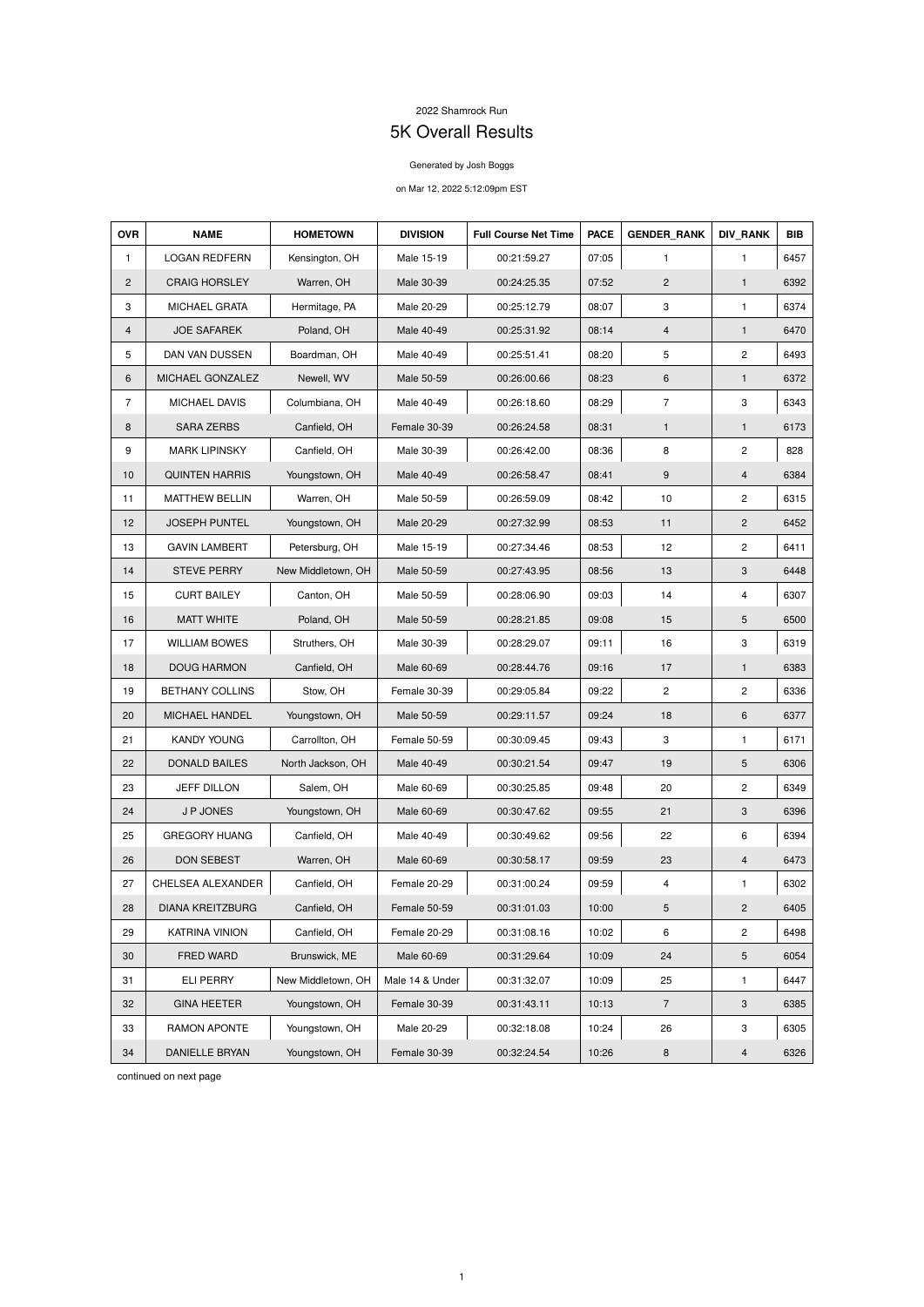continued from previous page

| <b>OVR</b> | <b>NAME</b>             | <b>HOMETOWN</b>    | <b>DIVISION</b> | <b>Full Course Net Time</b> | <b>PACE</b> | <b>GENDER RANK</b> | <b>DIV RANK</b> | <b>BIB</b> |
|------------|-------------------------|--------------------|-----------------|-----------------------------|-------------|--------------------|-----------------|------------|
| 35         | <b>NICOLE MALLESKE</b>  | Youngstown, OH     | Female 40-49    | 00:32:37.42                 | 10:31       | 9                  | $\mathbf{1}$    | 6420       |
| 36         | MICHAEL MALLESKE        | Youngstown, OH     | Male 40-49      | 00:32:38.01                 | 10:31       | 27                 | $\overline{7}$  | 6419       |
| 37         | MICHAEL CASE            | Tallmadge, OH      | Male 50-59      | 00:32:44.60                 | 10:33       | 28                 | $\overline{7}$  | 6330       |
| 38         | <b>KATIE KRAWCHYK</b>   | Columbiana, OH     | Female 30-39    | 00:32:54.44                 | 10:36       | 10                 | 5               | 6404       |
| 39         | <b>MEGAN MCMASTER</b>   | Columbiana, OH     | Female 30-39    | 00:32:59.24                 | 10:38       | 11                 | 6               | 6428       |
| 40         | <b>LAUREN CLARKE</b>    | Youngstown, OH     | Female 30-39    | 00:33:01.57                 | 10:38       | 12                 | $\overline{7}$  | 6335       |
| 41         | <b>KATELYNN MCBEE</b>   | Canfield, OH       | Female 20-29    | 00:33:03.03                 | 10:39       | 13                 | 3               | 6423       |
| 42         | <b>JOHN RUNYON</b>      | Canfield, OH       | Male 20-29      | 00:33:03.32                 | 10:39       | 29                 | $\overline{4}$  | 6463       |
| 43         | <b>JELAYNE HINES</b>    | Canfield, OH       | Female 40-49    | 00:33:11.35                 | 10:41       | 14                 | $\overline{2}$  | 6388       |
| 44         | <b>MOLLY CROMER</b>     | Youngstown, OH     | Female 40-49    | 00:33:34.19                 | 10:49       | 15                 | 3               | 6022       |
| 45         | <b>CHRISTINA DENTON</b> | Poland, OH         | Female 30-39    | 00:33:37.89                 | 10:50       | 16                 | 8               | 6345       |
| 45         | <b>BRIAN DENTON</b>     | Poland, OH         | Male 30-39      | 00:33:37.89                 | 10:50       | 30                 | 4               | 6344       |
| 47         | <b>JEFFREY BAKER</b>    | Youngstown, OH     | Male 20-29      | 00:33:46.19                 | 10:53       | 31                 | 5               | 6308       |
| 48         | <b>ERIK CROMER</b>      | Youngstown, OH     | Male 40-49      | 00:33:50.97                 | 10:54       | 32                 | 8               | 6023       |
| 49         | <b>TRICIA FURY</b>      | Warren, OH         | Female 40-49    | 00:33:52.80                 | 10:55       | 17                 | 4               | 6364       |
| 50         | <b>VAL KUNKLE</b>       | Canfield, OH       | Female 60-69    | 00:34:40.89                 | 11:10       | 18                 | $\mathbf{1}$    | 6409       |
| 51         | AMANDA MCCONNELL        | Newton Falls, OH   | Female 30-39    | 00:35:09.98                 | 11:20       | 19                 | 9               | 6424       |
| 52         | AMY BRADLEY             | Struthers, OH      | Female 30-39    | 00:35:55.36                 | 11:34       | 20                 | 10              | 6320       |
| 53         | <b>TERESA MEDURE</b>    | Hanoverton, OH     | Female 40-49    | 00:36:09.47                 | 11:39       | 21                 | 5               | 6433       |
| 54         | <b>JENNA FOX</b>        | Punta Gorda, FL    | Female 20-29    | 00:36:10.16                 | 11:39       | 22                 | 4               | 6361       |
| 55         | <b>ERIKA RIGBY</b>      | Canfield, OH       | Female 20-29    | 00:36:12.78                 | 11:40       | 23                 | 5               | 6459       |
| 56         | <b>ALLISON JOHNSON</b>  | Youngstown, OH     | Female 30-39    | 00:36:18.41                 | 11:42       | 24                 | 11              | 6395       |
| 57         | ANGELO KOSTAS           | Youngstown, OH     | Male 50-59      | 00:36:20.00                 | 11:42       | 33                 | 8               | 6403       |
| 58         | THOMAS ZARBAUGH         | Canfield, OH       | Male 50-59      | 00:36:24.17                 | 11:44       | 34                 | 9               | 6172       |
| 59         | <b>JULIE KIMPEL</b>     | Canfield, OH       | Female 50-59    | 00:36:34.24                 | 11:47       | 25                 | 3               | 6400       |
| 60         | <b>CAROLYN FRANJKO</b>  | Leetonia, OH       | Female 50-59    | 00:36:41.03                 | 11:49       | 26                 | $\overline{4}$  | 6362       |
| 61         | <b>HUONG NGUYEN</b>     | Youngstown, OH     | Female 50-59    | 00:36:46.17                 | 11:51       | 27                 | 5               | 6444       |
| 62         | <b>ALLISON ROSATI</b>   | Youngstown, OH     | Female 30-39    | 00:37:01.03                 | 11:55       | 28                 | 12              | 6462       |
| 63         | <b>BRIDGET BOWES</b>    | Struthers, OH      | Female 30-39    | 00:37:01.23                 | 11:55       | 29                 | 13              | 6318       |
| 64         | AMANDA COY              | Salem, OH          | Female 30-39    | 00:37:33.50                 | 12:06       | 30                 | 14              | 6339       |
| 65         | DANIEL J FITZPATRICK    | Warren, OH         | Male 70 & Up    | 00:37:34.87                 | 12:06       | 35                 | 1               | 6357       |
| 66         | <b>JAMIE STARKEY</b>    | East Liverpool, OH | Female 30-39    | 00:37:43.38                 | 12:09       | 31                 | 15              | 6480       |
| 67         | <b>BRAD STARKEY</b>     | East Liverpool, OH | Male 40-49      | 00:37:43.66                 | 12:09       | 36                 | 9               | 6479       |
| 68         | <b>MELISSA FORTUNE</b>  | McDonald, OH       | Female 30-39    | 00:38:08.31                 | 12:17       | 32                 | 16              | 6359       |
| 69         | ALEXANDRA YOUNG         | Youngstown, OH     | Female 20-29    | 00:38:09.30                 | 12:17       | 33                 | 6               | 6170       |
| 70         | <b>ADAM HICKMAN</b>     | Youngstown, OH     | Male 30-39      | 00:39:22.68                 | 12:41       | 37                 | 5               | 6386       |
| 71         | MATHEW HOLLAND          | Petersburg, OH     | Male 40-49      | 00:39:53.20                 | 12:51       | 38                 | 10              | 6390       |
| 72         | PEPSI HARCOURT          | Hermitage, PA      | Female 40-49    | 00:40:17.48                 | 12:59       | 34                 | 6               | 6379       |
| 73         | <b>KELLY ADAMCZYK</b>   | Warren, OH         | Female 40-49    | 00:40:40.23                 | 13:06       | 35                 | $\overline{7}$  | 6301       |
| 74         | <b>LISA MOTTICE</b>     | Canal Fulton, OH   | Female 50-59    | 00:40:57.23                 | 13:11       | 36                 | 6               | 6441       |
| 75         | <b>DAKOTA MICKEY</b>    | Butler, PA         | Male 20-29      | 00:41:08.48                 | 13:15       | 39                 | 6               | 6436       |

continued on next page